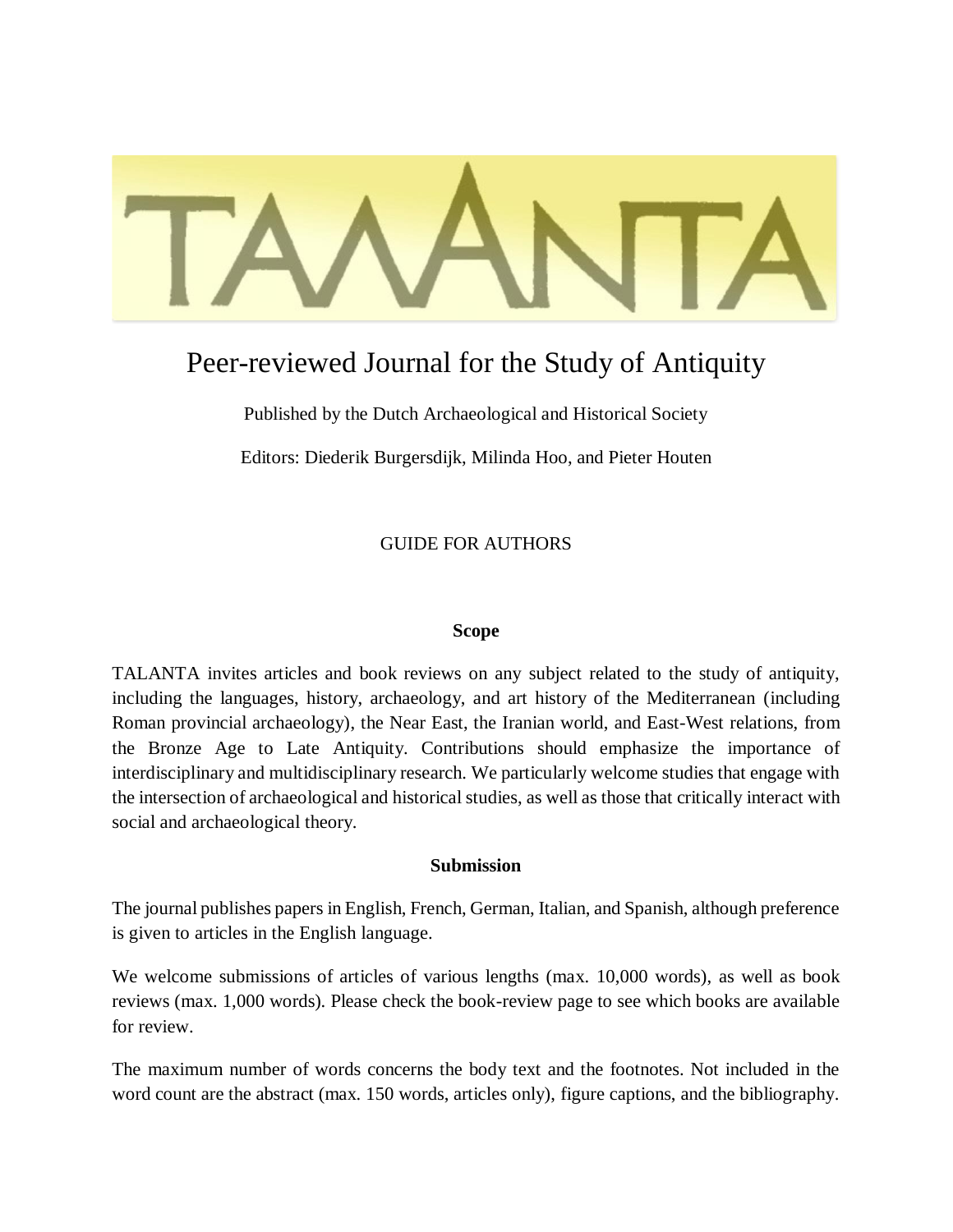Authors should submit the following documents via e-mail to editors@talanta.nl:

- 1. A Word document of the contribution (including abstract) as an unformatted, plain text in Times New Roman (12 pt, spacing 1.5)
- 2. A PDF-file of the contribution

Additionally, if the contribution contains illustrations:

- 3. All figures as TIFF or JPEG files (at least 300 dpi)
- 4. A Word document with captions to illustrations

#### **Peer review**

Papers received for publication in TALANTA are read by two members of the editorial board (with affinity with the relevant subject) and one or two additional anonymous (external) reviewers. Based on their reviews, the editors of TALANTA will then decide whether to accept or reject the submitted paper for publication. Authors should expect a decision within two months after submission of their manuscript.

Your article will be peer-reviewed on the basis of three criteria:

1. The quality of the argument.

2. The relevance to the theme and the scope of the journal.

3. The overall quality of the manuscript, i.e. the level of writing and its accuracy in terms of language, content, and novelty of the argument.

#### **Illustrations**

- 1. All illustrations (photographs, line drawings, maps, plans, and diagrams) are considered as figures. They should be numbered in their order of mention (figure 1, figure 2...) and provided with captions for each figure. Please indicate clearly in the text where a figure should be inserted.
- 2. Illustrations should be submitted as separate files; do not paste illustrations into the Word document. Please submit all artwork in digital format, in a high resolution of at least 300dpi for jpegs (raster images) and 600dpi for tiffs (line drawings). Please consult the editors at an early stage for specific illustration guidelines.
- 3. Captions to illustrations should be submitted in a separate Word-document. They should provide the exact provenance of each illustration, with acknowledgement of the right of reproduction. Please use the journal's referencing guidelines.
- 4. Refer to the illustrations in the text, either as 'Figure 3 shows the building from the east.....' or 'The building has decorations on the east façade (figure 3).'
- 5. If using artwork that is not your own original work, please ensure that you have the necessary permissions from the copyright holder. Attach copies of your permission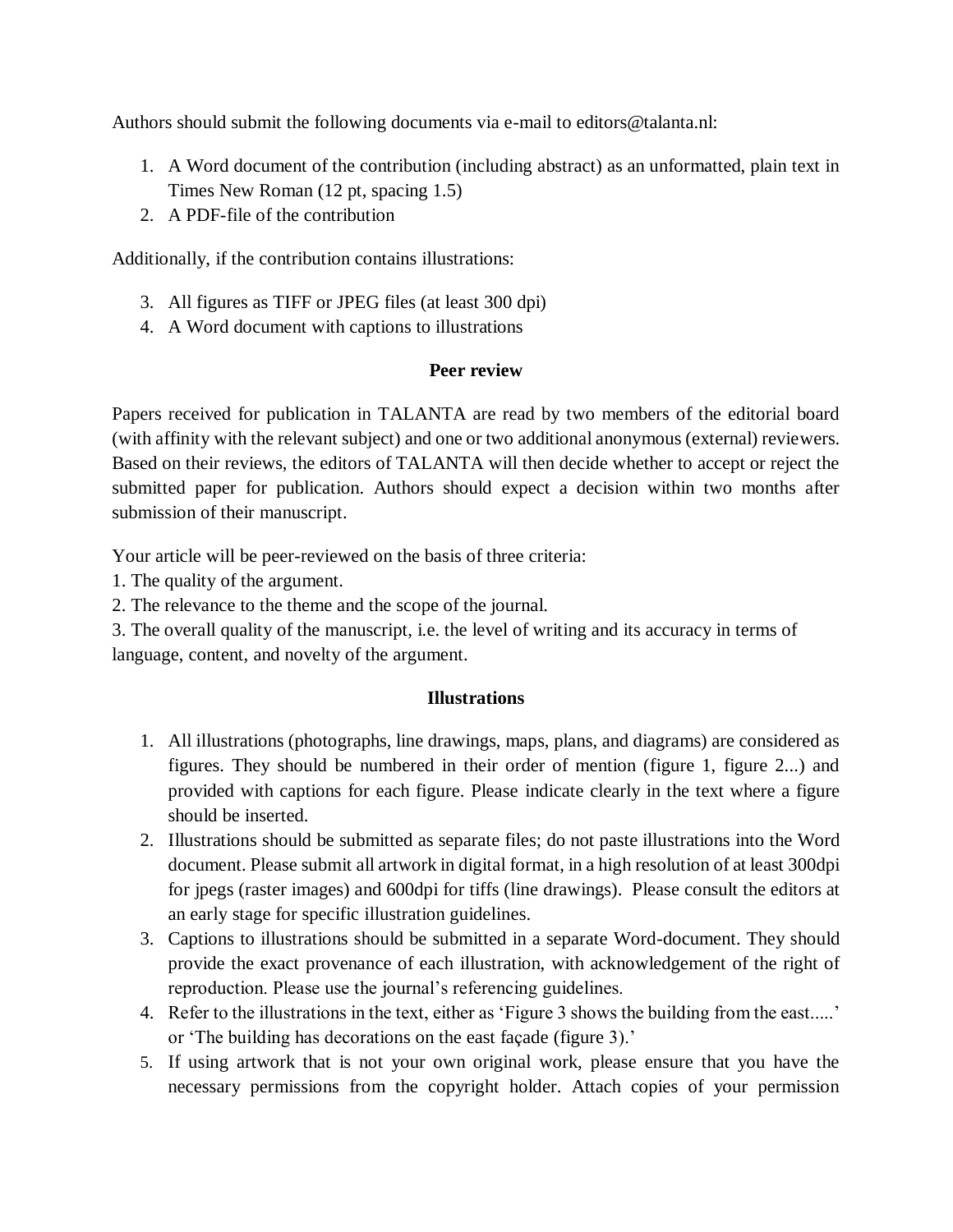forms/materials with your final draft. The editors cannot promise any subventions to cover the cost of photographs or permissions.

#### **Proofs**

The authors receive a PDF of the first proofs via email. Authors should carefully check these proofs for errors and return corrections as soon as possible via e-mail to [editors@talanta.nl.](mailto:editors@talanta.nl)

#### **Publication**

We are a Green Open Access journal. Accepted contributions will be published in print (the author will receive two complimentary paper copies of the journal), as well as in PDF, which will be sent to individual authors. The PDF versions will be published on Talanta's website, [www.talanta.nl,](http://www.talanta.nl/) with a two-year gap behind a pay-wall, before they will be opened for Open Access.

# STYLE SHEET

# **Length**

**Please limit your contribution to a \*maximum\* of 10,000 words**, including footnotes. Not included in the word count are the abstract, which should be ca. 150 words, and the bibliography. The bibliographical references should not be quoted in full in the footnotes, but should be included as a list at the end of the article, with abbreviated references according to the Harvard system (as indicated below) in the article and the footnotes.

# **Language of submission**

For papers in English, please use only standard British English spellings. For reference use the *Oxford English Dictionary* and *New Oxford Dictionary for Writers and Editors*.

# **Footnotes**

1. Footnotes (\*NOT\* *endnotes*) are to be placed at the bottom of the page. Do *not* use internal notes EXCEPT very brief primary text citations, e.g. '(Ammianus 15.3.3)'.

2. In general, please try to maximise your text by minimizing your notes. If something is important enough to discuss, this should be done in the main text. If not, you could consider leaving it out altogether.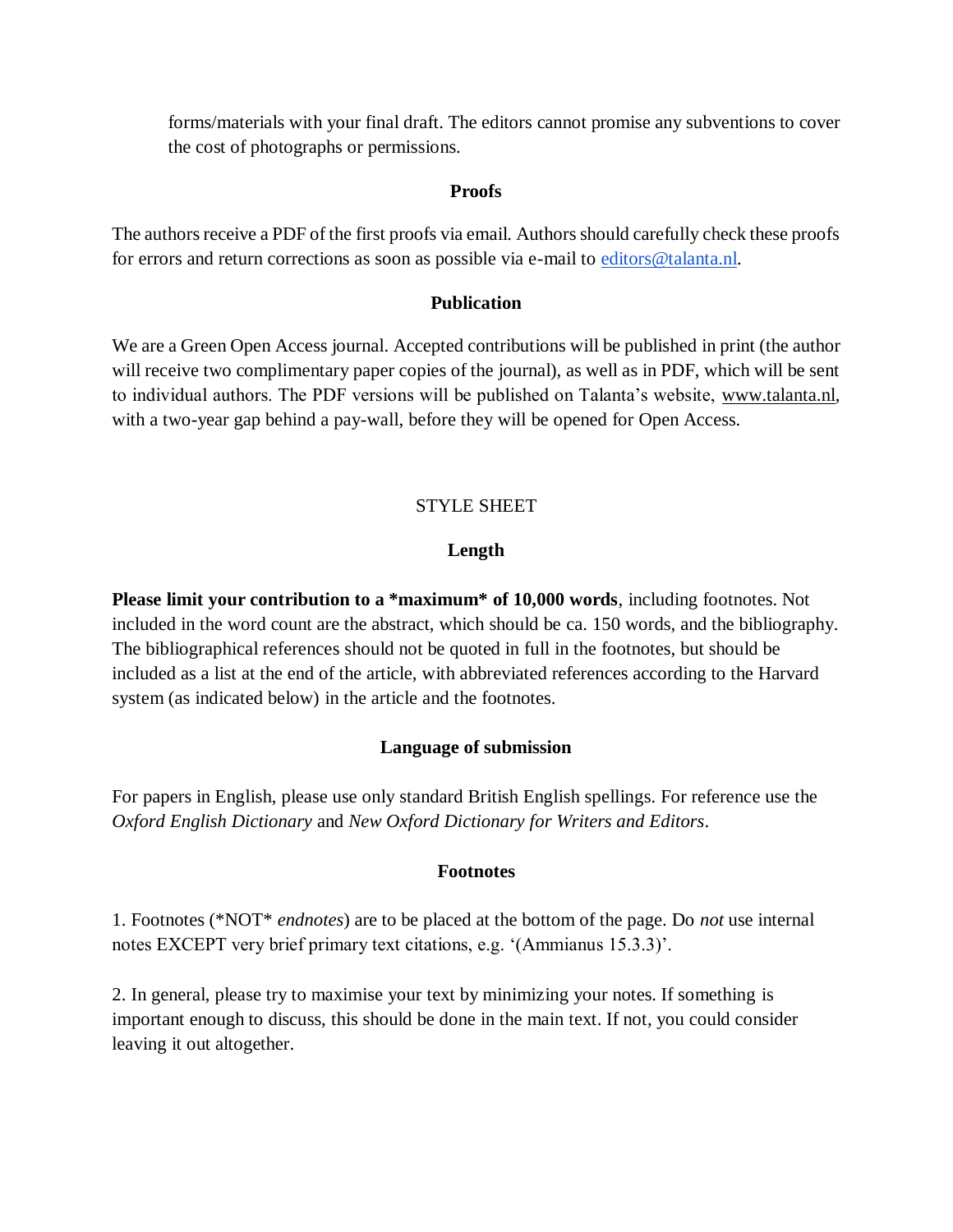3. Use a semicolon to separate individual works in a list of primary or bibliographical citations. Use full-stops to separate subsections in the same work. Use a comma to separate two different references in the same work.

E.g. Ammianus 23.14.2; Sidonius Apollinaris *Epistulae* 3.14.2, 4.11.3.

4. Make sure that all citations are complete, i.e. that journal citations have the proper volume and page numbers, and that primary sources have been checked.

5. Insert footnotes where they are relevant; please do not gather all your notes together at the end of a paragraph. Footnote numbers follow interpunction:  $\cdot$ <sup>3</sup> not<sup>3</sup>.

# **References**

#### Ancient source citations

1. Please include references to all citations, especially from ancient authors. If you state, e.g., 'According to Ammianus...', be sure to cite Ammianus.

2. For Latin titles, only the first word is capitalised, unless a subsequent word is a proper name, e.g. *De spiritu sancto* not *De Spiritu Sancto*; and *In Rufinum* not *In rufinum.*

3. In order to keep the volume accessible and comprehensible for a range of readers, please avoid the use of abbreviations for authors and their works, and other technical terminology.

# Secondary Sources

References to secondary sources should follow an adapted Harvard system, according to the following conventions:

1. Books cited in the article must be listed in a bibliography at the end of the paper, in the format: the surname(s) of the author(s), initials, date of publication, title, and place of publication. Reference to these works in the text or footnotes is then to be made by author's surname, date of publication, and specific page number(s). For example:

Necipoğlu, N. (ed.) 2001. *Byzantine Constantinople: Monuments, Topography and Everyday Life* (The Medieval Mediterranean). Leiden.

Referred to as Necipoğlu 2001, 6-12

For multi-volume works the date of the volume consulted should be provided. For example: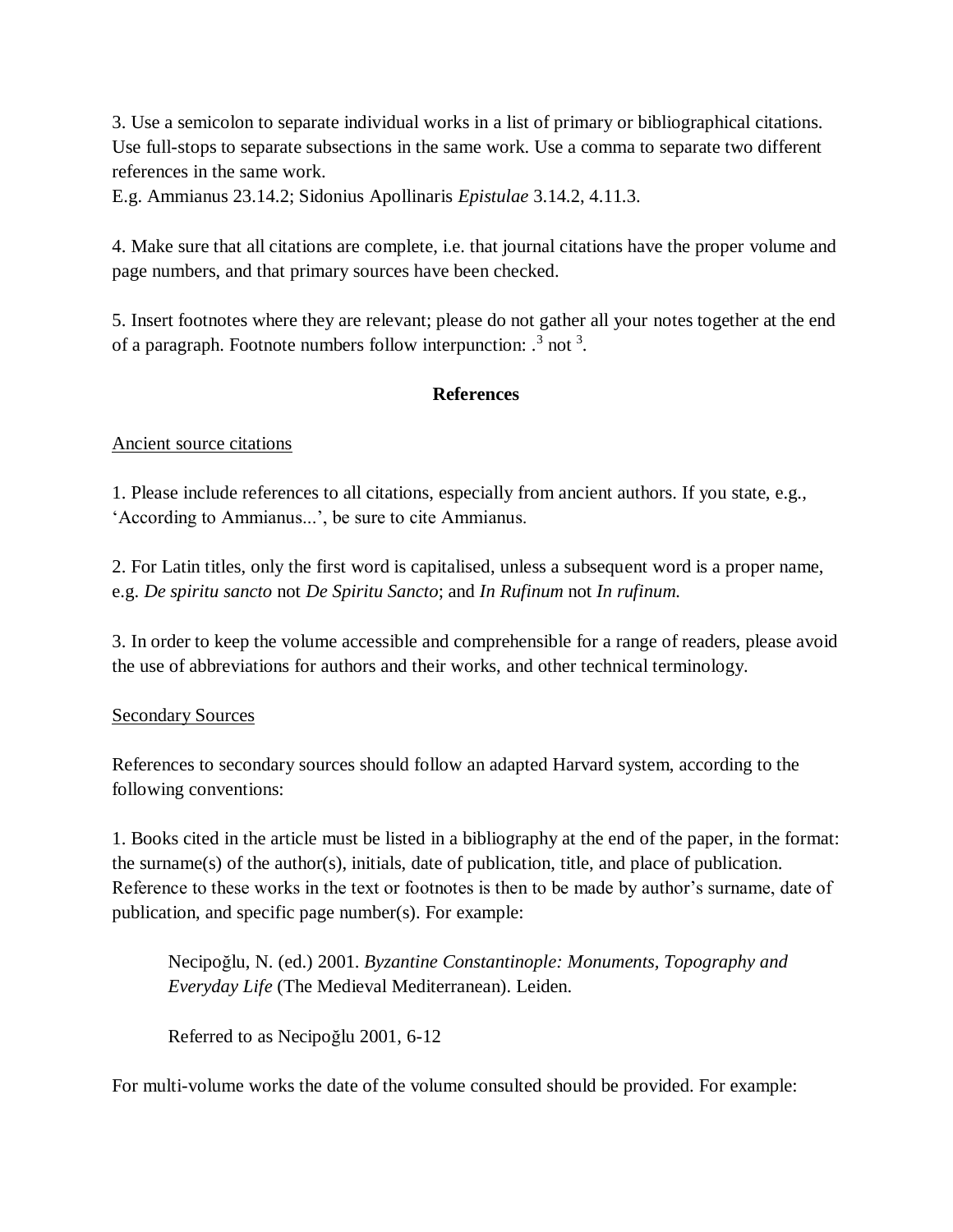Martindale, J.R. 1980. *The Prosopography of the Later Roman Empire.* Vol. 2: A.D. 395- 527. Cambridge. Saddington, D.B. 1975. 'Race relations in the Early Roman Empire.' In: W. Temporini and P. Hasse (eds.), *Aufstieg und Niedergang der römischen Welt* 2.3:112-37. Berlin.

When citing more than one volume of the same work, refer to the date, volume number, and page number(s). For example:

Mitchell, S. 1993. *Anatolia: Land, Men, and Gods in Asia Minor*. 2 vols. Oxford. Referred to as Mitchell 1993, 1.94.

In referring to a later edition of a work, you may wish to add the date of the first edition. This should be in the following format:

Rohde, E. 1914<sup>3</sup> [1876]. *Der griechische Roman und seine Vorläufer.* Darmstadt.

2. In the case of cited articles, contributions in collections, and entries in reference works, the following must be provided: the surname(s) of the author(s), initials, date of publication, title of the article, name and volume of the journal or reference work, and full page numbers. For example:

Lloyd, G.E.R. 1968. 'Plato as a natural scientist', *Journal of Hellenic Studies* 88: 78-92. Referred to as Lloyd 1968, 84.

Hankinson, R.J. 1999. 'Determinism and indeterminism', in K. Algra, J. Barnes, J. Mansfeld and M. Schofield (eds.), *The Cambridge History of Hellenistic Philosophy*. Cambridge. 513- 541.

Note: In referring to modern works, page or column numbers must be given in full. The use of f. or ff. (or equivalents) should be avoided.

- 3. Translations of ancient works must be given in the following format: Lattimore, R. (tr.) 1951. *Homer:* The Iliad*.* Chicago.
- 4. Translations of modern works must be given in the following format: Maurach, G. (tr. D. Nardo) 1990. *Enchiridion poeticum: Introduzione alla lingua poetica latina.* Brescia.
- 5. Cite dissertations as you would books, e.g.,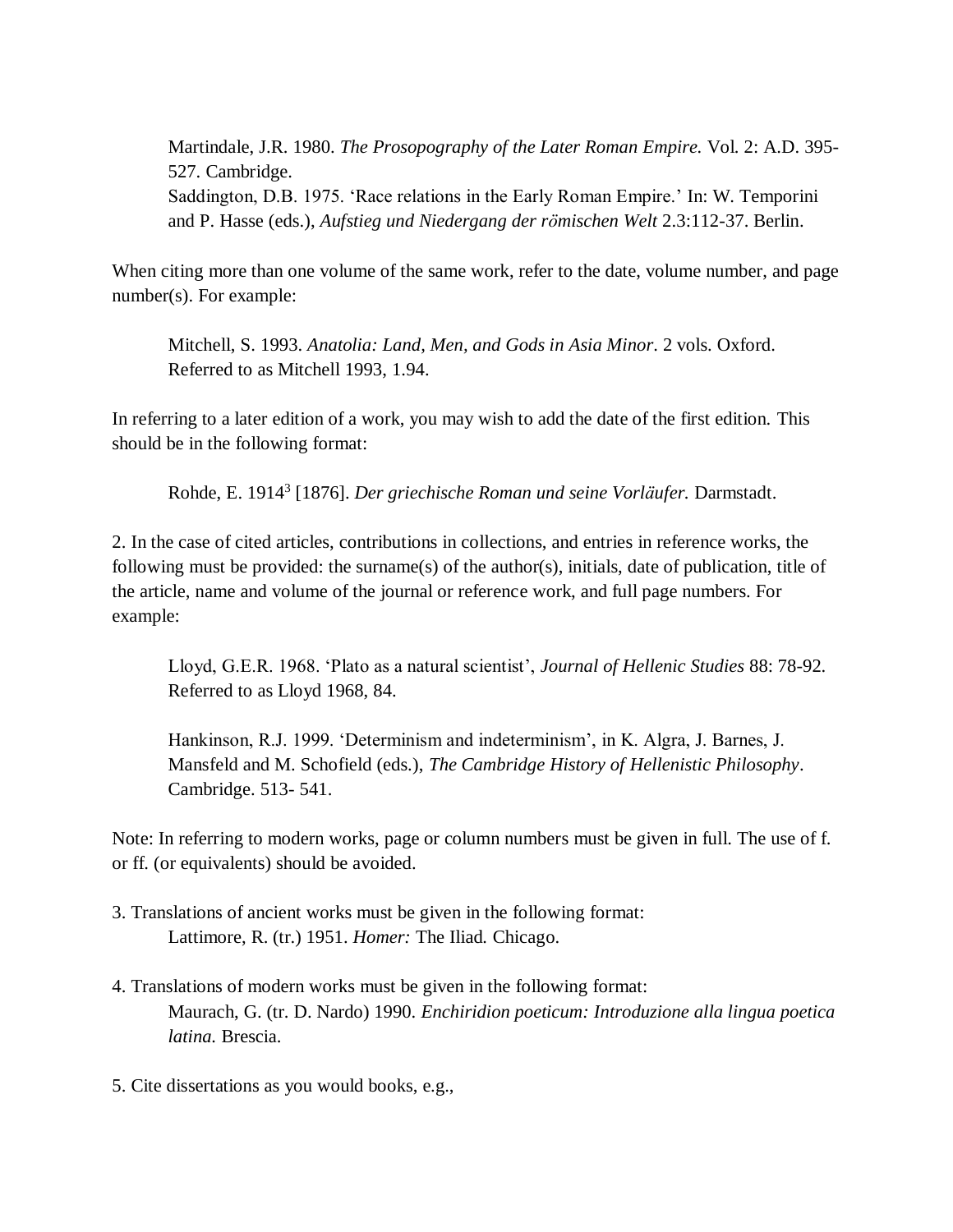Jones, R.W. 1979. *The Barbarization of Late-Roman Spain* (diss. Univ. of Salkahatchee).

6. Be sure to follow the capitalisation rules appropriate for each language: in general, for French, Italian, and Spanish capitalise only the first word and proper nouns in a title; for German capitalise all nouns; for English the first and last words, nouns, pronouns, verbs, adjectives, adverbs, and all words of more than 5 letters, e.g. Study in Political Prudence.' not 'Study in political prudence'

7. Use italics for Latin and transliterated Greek words that appear in titles. Non-Roman characters must be submitted in Unicode.

# **Text Formatting**

1. Except for tabs, **DO NOT** introduce any formatting control characters **whatsoever** into the text or notes, that is, line-spacing, margin changes or releases, font changes, and so on; and *do not use* any style formats.

2. Use one space after full points that end sentences, but no spaces after full-stops in series of initials: e.g. H.S. Smith, not H. S. Smith.

3. Begin paragraphs with a tab.

4. Use only one return at the end of paragraphs.

5. Each note should end with a full point.

6. One space after commas, colons, and semicolons.

7. Punctuation marks should placed inside quotation marks only if they form part of the quoted text or the quoted text forms a grammatically complete sentence, e.g.: 'May I suggest', she said, 'that you have a bath before supper?'

8. Enclose quoted matter between single quotation marks. Use double quotation marks for a quotation within a quotation.

9. Use square brackets in place of parentheses inside parenthetical material, e.g. (Jones [1979] 161).

10. Place a comma before the last word in a list of more than two items, e.g. 'Jews, Christians, and Muslims' not 'Jews, Christians and Muslims'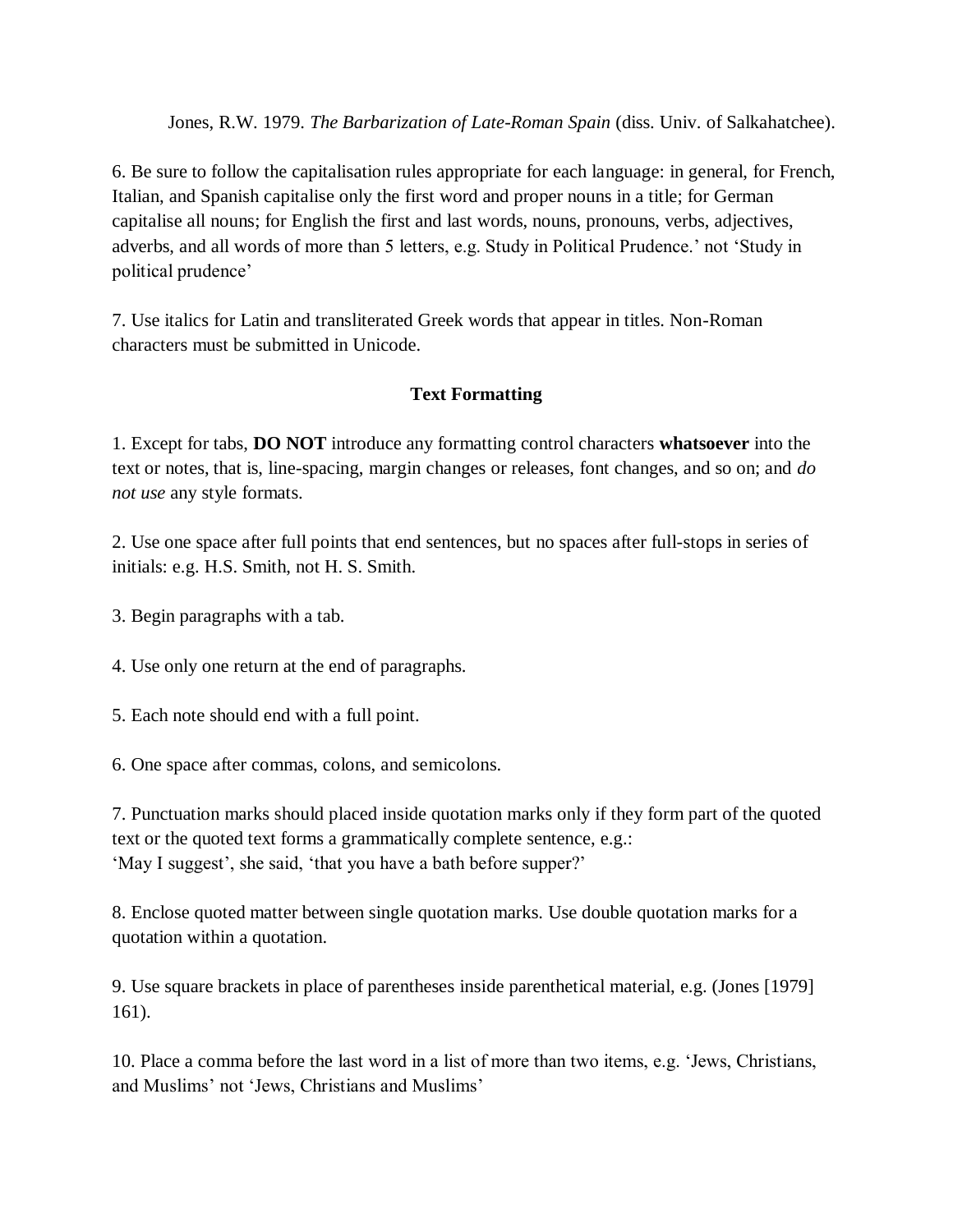12. Dates should be in day(number) month(spelled) year(number) format, E.g. '1 January 363' *not* 'January 1, 363' or anything else.

13. Measures should be of the format, '350km' not '350 km' or '350 kilometres'

14. Give numbers up to nine in full, then from 10 onwards in Arabic digits (e.g. 33).

15. Long quotations should be indented, and have no quotation marks; short quotations have single quotes. Avoid double quotation marks except within existing quotations.

# **Grammar and Style**

1. For subdivisions in the text, use centred ALL CAPITALS for primary subdivisions. Avoid secondary subdivisions, but if absolutely necessary use centred *Italicised Lower Case*.

2. Please translate all non-English language passages in the text , be they in ancient or modern languages. Include the primary language passage in the notes if you feel it is necessary. Keep in mind that all quotations will count against your 10,000-word limit. Under no circumstances leave lengthy passages in Latin, Greek, Syriac, or any other foreign language in the text.

3. Please be sure that verb tenses are consistent. When speaking of events that occurred in the past or texts that were written in the ancient past, use the past tense, e.g. 'Ishoyahb stressed that....' not 'Ishoyahb stresses that...' When speaking of modern scholarship, use present tense, e.g. 'Jones argues that...'

4. References to modern persons in the text should be by last name only, e.g. 'As Smith has shown,...' not 'As M.S. Smith has shown...' (unless necessary to distinguish between authors with the same last name).

5. Use abbreviations such as e.g., i.e., only in notes; in the text, write out: 'For example...', 'Such as...', 'That is....'

6. For approximate dates, use 'c.' *not* 'ca.' or 'circa,' without intervening space.

7. Unless your chapter includes B.C. dates, you need not stipulate B.C. or A.D. If you do use these abbreviations, use B.C. after the year and A.D. before it, e.g. '386 B.C.' or 'A.D. 386.' Do not use CE, BCE, C.E., B.C.E., AD or BC.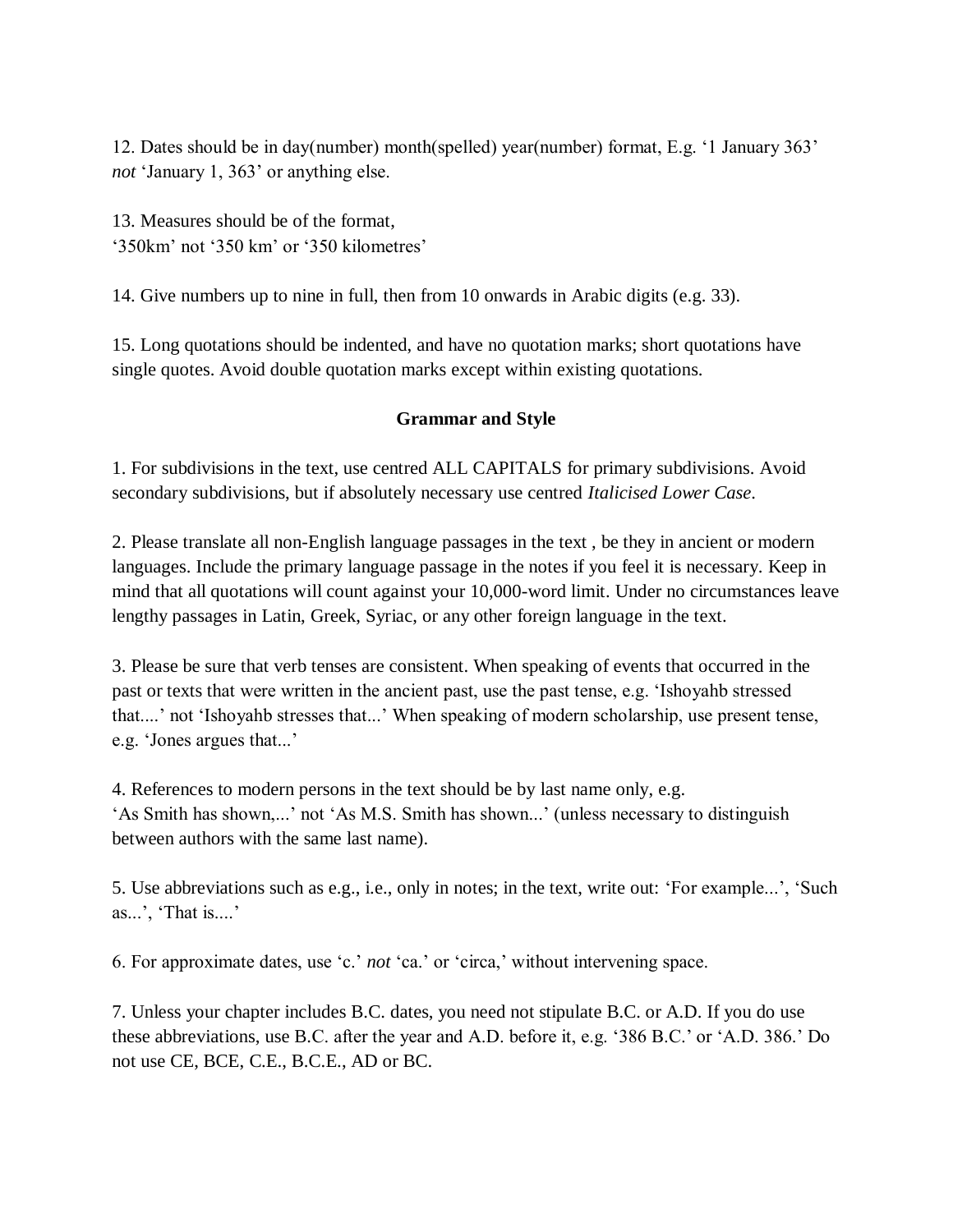8. Italicise Latin words and phrases. Direct quotations of 2 lines or less should be included in the text inside quotation marks in the following format: Augustine heard, '*Tolle lege*,' but to what did this really refer?

9. Direct quotations of 3 lines or more should be in block quotation format, e.g.: Claudian begins his *In Rufinum*:

*Saepe mihi dubiam traxit sententia mentem, curarent superi terras an nullus inesset rector et incerto fluerent mortalia casu.* 

10. Only use capitals where necessary, e.g. east, west, orthodoxy, iconoclasm, the emperor (but the Emperor Maurice). As a general rule of thumb, if you are talking about something in general terms, e.g. the king, the church, then the nouns will take lower case; if you are talking about the King of England, the Church of Rome, then capitals should be used.

11. When referring to centuries, spell out and do not capitalise. For adjectival uses hyphenate, e.g. 'In the fourth century...' not 'In the 4th c. [or Fourth Century]...' 'A fourth-century specimen...' not 'A fourth century [or 4th c.] specimen...' 'In the mid-fifth century' not 'In the mid fifth century'

12. The names of officials should be left in lower case, whether in Latin or English. If in Latin, they should be italicised, e.g.:

'praetorian prefect,' not 'Praetorian Prefect' '*praefectus urbi*,' not '*Praefectus Urbi*' or '*Prafectus urbi*'

13. Be sure that foreign words in modern languages have the correct accents, and in ancient languages have the correct characters, spelling, and accents.

# **Transliterations**

The editors urge the authors to use the following standards of transliteration from Russian, Bulgarian, and Greek in their contributions:

Russian:

| $Aa = a$  | $3_3 = z$                                     | $\Pi$ $\Pi$ = $p$ | $\mathbf{q}_\mathbf{q} = \mathbf{c}\mathbf{h}$ |
|-----------|-----------------------------------------------|-------------------|------------------------------------------------|
| $PQ = P$  | $M_{H} = i$                                   | $Pp = r$          | $IIIIII = sh$                                  |
| $B_B = v$ | $\breve{\text{M}}\breve{\text{H}} = \text{y}$ | $Cc = s$          | $IIIIII =$ shch                                |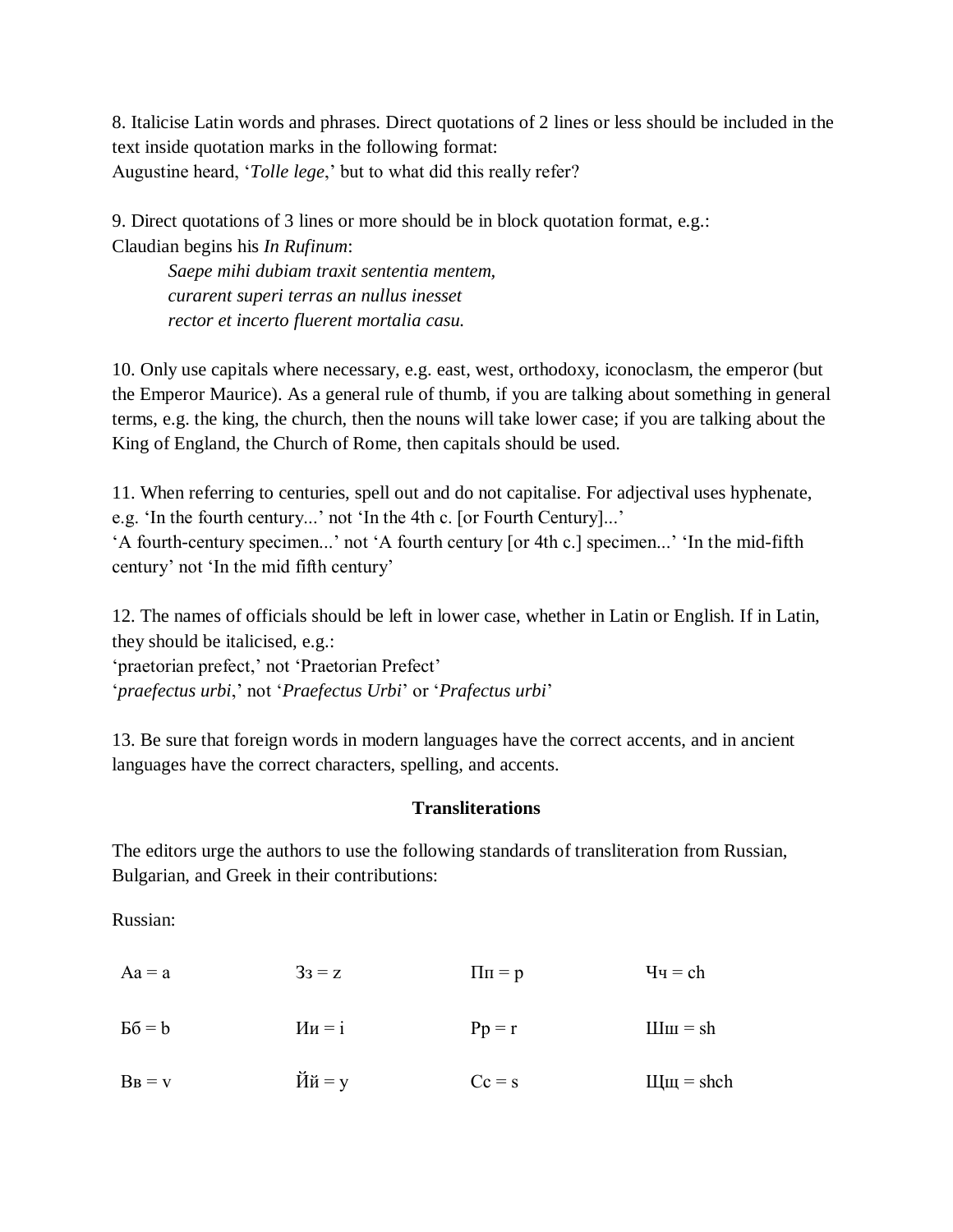| $\Gamma = g$                                     | $K_K = k$      | $T_T = t$                 | $\text{Bb} = \text{'} \left( \text{apostrophe} \right)$ |
|--------------------------------------------------|----------------|---------------------------|---------------------------------------------------------|
| $\mathbf{\Pi} \mathbf{\Pi} = \mathbf{d}$         | $J_{\rm II}=1$ | $y = u$                   | $blu = y$                                               |
| $Ee = ye, e^{(1)}$                               | $M_M = m$      | $\Phi \Phi = f$           | $\Theta$ <sub>3</sub> = e                               |
| $\ddot{E} \ddot{e} = y \ddot{e}, \ddot{e}^{(1)}$ | $H_H = n$      | $Xx = kh$                 | $\text{IO}$ <sub>10</sub> = yu                          |
| $\mathbb{X} \times \mathbb{X} = \mathbb{Z}$ h    | $Oo = o$       | $\mathbf{H} = \mathbf{t}$ | $A = ya$                                                |

(1) ye initially, after vowels, and after Ъ and ъ; е elsewhere; when written as  $\ddot{e}$  in Russian, transliterate accordingly as yë or ë.

Bulgarian:

| $Aa = a$            | $\mathbb{X} \times \mathbb{X} = \mathbb{Z}$ h | $M_M = m$         | $T_{\rm T} = t$                                | $L_{\text{H}} = sh$            |
|---------------------|-----------------------------------------------|-------------------|------------------------------------------------|--------------------------------|
| $B6 = b$            | $33 = z$                                      | $H_H = n$         | $y = u$                                        | $IIIIII = sht$                 |
| $B_B = v$           | $M_{H} = i$                                   | $Oo = o$          | $\Phi \Phi = f$                                | $\mathbf{p}^{\mathbf{p}} =  $  |
| $\Gamma \Gamma = g$ | $\breve{\text{M}}\breve{\text{H}} = \text{y}$ | $\Pi$ $\Pi$ = $p$ | $Xx = kh$                                      | $E = ' (apostrophe)$           |
| Дд = $d$            | $K_K = k$                                     | $Pp = r$          | $\mathbf{H} = \mathbf{t}$                      | $\text{IO}$ <sub>to</sub> = yu |
| $Ee = e$            | $\prod$ <sub><math>\Pi</math></sub> = 1       | $Cc = s$          | $\mathbf{q}_\mathbf{q} = \mathbf{c}\mathbf{h}$ | $A = ya$                       |

# Greek:

|  |  | $A\alpha = a$ $E\epsilon = e$ $I_1 = i$ $Nv = n$ $P\rho = r$ $\Phi\varphi = f$              |  |
|--|--|---------------------------------------------------------------------------------------------|--|
|  |  | $B\beta = b$ $Z\zeta = z$ $K\kappa = k$ $\Xi\xi = x$ $\Sigma\sigma, \zeta = s$ $X\chi = ch$ |  |